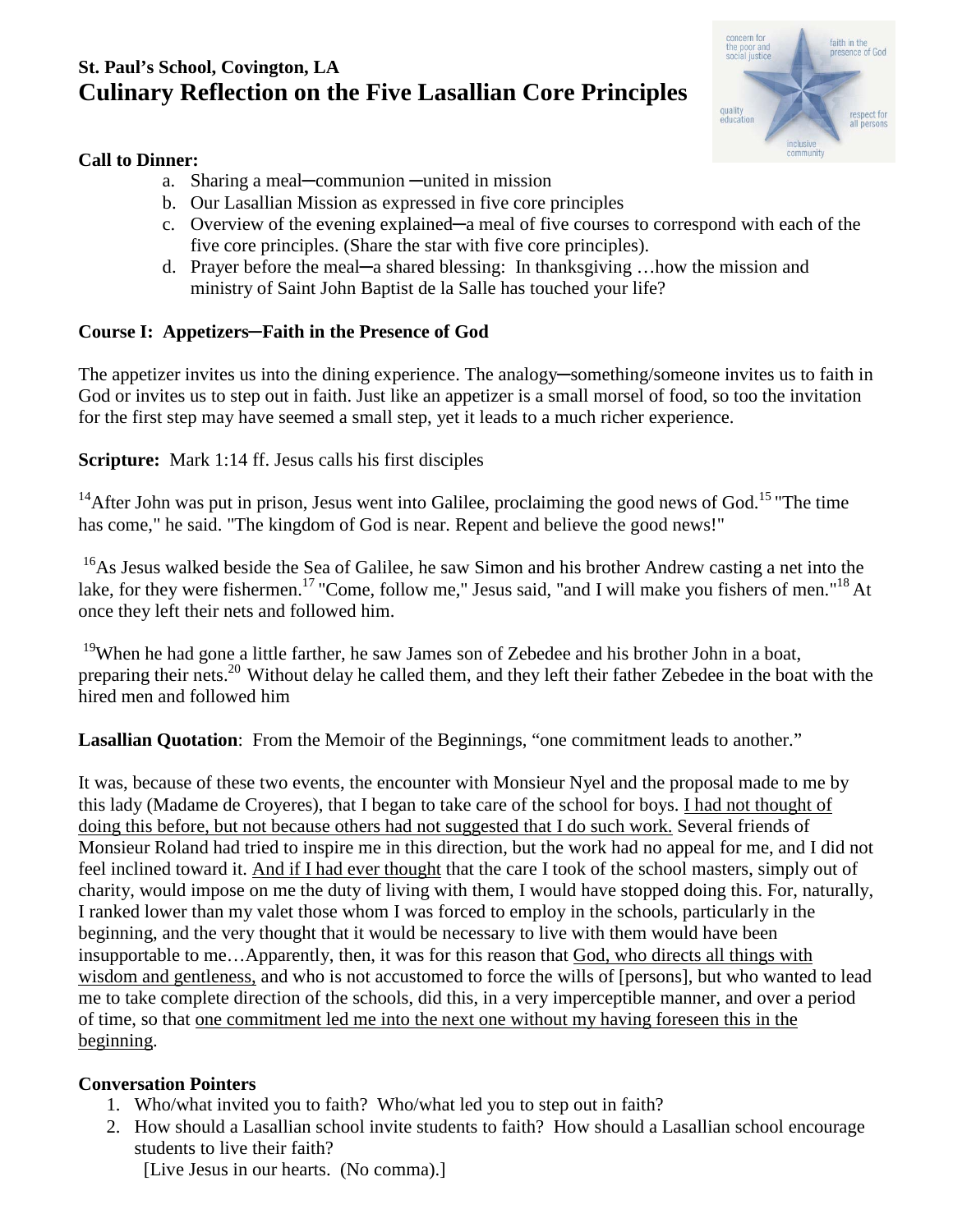### **Course II: Gumbo─Inclusive Community**

Every kind of food has a place in gumbo. The combinations are limitless**─**seafood, chicken, okra, sausage, etc… Just as varied ingredients enrich a gumbo, a varied student body enriches a Lasallian school. Just as a gumbo would be diminished lacking any particular ingredient, a Lasallian school would be diminished if a student did not understand and appreciate his/her place in the Lasallian family.

**Scripture:** Romans 12:3-8 <sup>4</sup> Just as each of us has one body with many members, and these members do not all have the same function,<sup>5</sup> so in Christ we who are many form one body, and each member belongs to all the others.

**Lasallian Quotation**: Vision Statement from Lasallian Regional Assembly Final Report (2005)

The Lasallian Mission of the 21st century, animated by the Holy Spirit, is part of the "Church's work in spreading the Gospel" (*The Rule*, Article 11). The Lasallian Mission is carried out by the Lasallian Family who "together and by association" evangelize by making the Gospel a living reality in the lives of young people and their families, especially the poor.

Lasallian ministries are committed and empowered educational faith communities that form their members as educators who provide a quality human and Christian education and who seek out those who are abandoned by society and advocate for justice, leading them to the salvation God has meant for all.

Lasallian ministries are first and foremost relational. They are also life giving and accessible to all socioeconomically, culturally, geographically, and in schools, academically.

Lasallian ministries include a diverse variety of non-traditional educational outreach programs to help young people receive an education and a place in society.

#### **Conversation Pointers**

- 1. Think of a time when a group or a community affirmed your worth and place among them. Think of a time when you felt as though you belonged and counted.
- 2. How can a Lasallian school become a place where students of very different backgrounds and abilities each find his/her place?

#### **Course III: Bowl of Rice─Concern for the Poor and Social Justice**

Eating rice or bread is an attempt to understand and experience what most of the world experiences as the majority o their diet. In the spirit of De La Salle, we need to respond both in charity and in justice**─**to help our students see and alleviate both immediate needs and address the underlying causes of poverty and injustice.

Scripture: Matthew 25:34-40

<sup>34</sup> Then the King will say to those on his right, 'Come, you who are blessed by my Father; take your inheritance, the kingdom prepared for you since the creation of the world.35 For I was hungry and you gave me something to eat, I was thirsty and you gave me something to drink, I was a stranger and you invited me in,<sup>36</sup> I needed clothes and you clothed me, I was sick and you looked after me, I was in prison and you came to visit me.'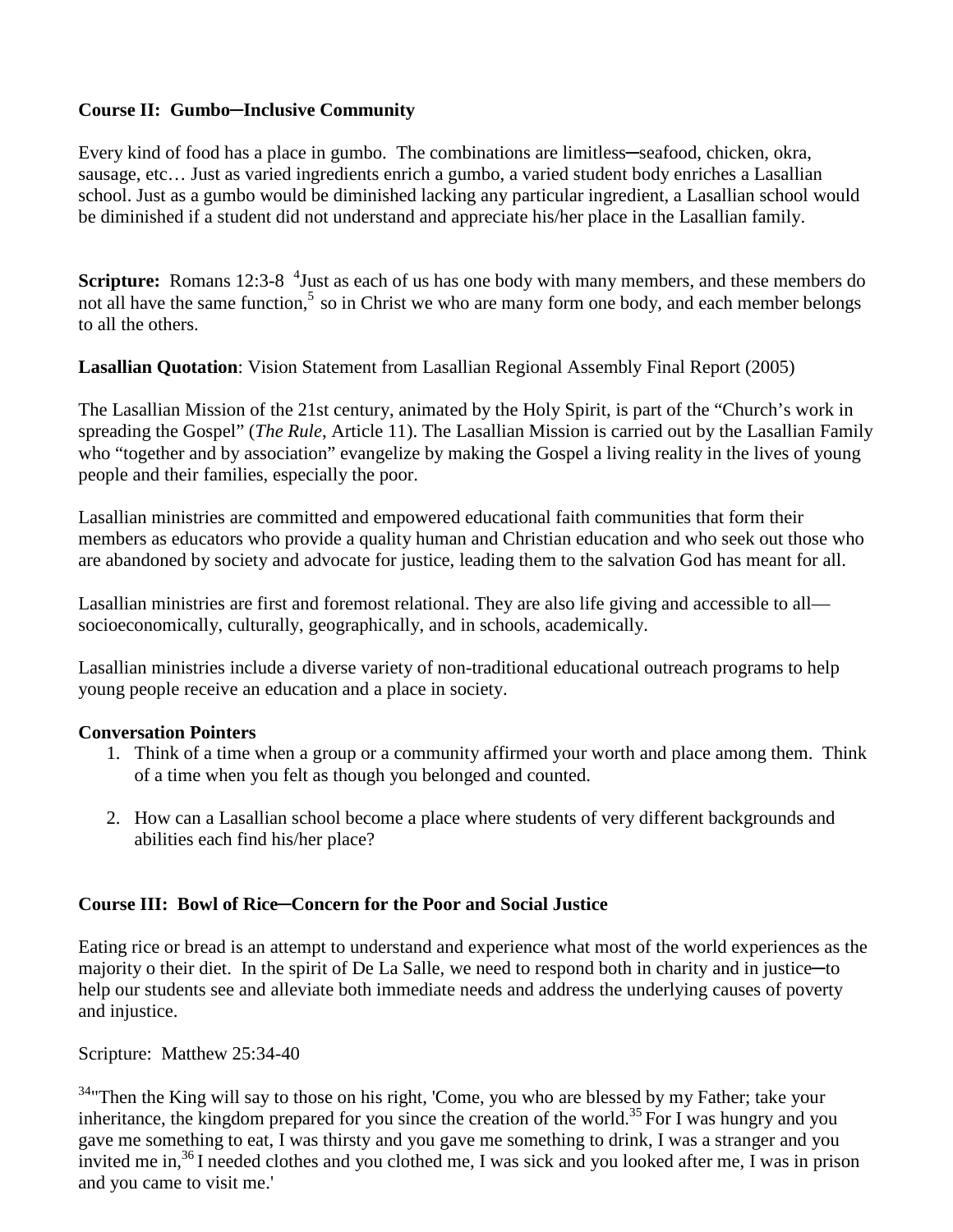<sup>37</sup>"Then the righteous will answer him, 'Lord, when did we see you hungry and feed you, or thirsty and give you something to drink? 38When did we see you a stranger and invite you in, or needing clothes and clothe you?<sup>39</sup> When did we see you sick or in prison and go to visit you?'

 $40$ "The King will reply, 'I tell you the truth, whatever you did for one of the least of these brothers of mine, you did for me.'

### **Lasallian Quotation:**

"I have long advocated that each of our schools be an 'impact center,' that is to say, a center which 'reaches out' to the poor around it and responds creatively and effectively. The possibilities for service are almost unlimited: literacy programs – in the school or in other centers; teams of volunteer teachers and young people to work with street children; night classes for school drop-outs; Lasallian youth groups to respond to the needs of the sick, the aged and neglected, etc. Many of our schools 'reach out' to the poor of other countries by providing financial assistance. Some even send young people, teachers, former students, parents, and friends for service in needy countries during vacation periods."

**─**From address given by Brother John Johnston at the Second Lasallian European Congress at Stratsbourg (1994)

### **Conversation Pointer**

- 1. What/who has made you aware of the poor and marginalized in the world?
- 2. How should a Lasallian school reach out in charity to those in need and educate in social justice?

## **Course IV: Main Course─Quality Education**

Quality Education is the "main course", "the meat," the substance of an education. In a Lasallian school, certainly what are known as "core courses" might be considered the "Main Course" of a strong education. In a Lasallian school, what determines "Quality Education?" Concept of Whole person; in the context of preaching the Gospel (for what? How do we advance the Kingdom of God through our Lasallian school?) Somehow**─**competency must show up in this section.

#### Scripture: 1 Corinthians 1:20 - 25

<sup>20</sup>Where is the wise man? Where is the scholar? Where is the philosopher of this age? Has not God made foolish the wisdom of the world?<sup>21</sup> For since in the wisdom of God the world through its wisdom did not know him, God was pleased through the foolishness of what was preached to save those who believe.  $^{22}$ Jews demand miraculous signs and Greeks look for wisdom, $^{23}$  but we preach Christ crucified: a stumbling block to Jews and foolishness to Gentiles,  $^{24}$  but to those whom God has called, both Jews and Greeks, Christ the power of God and the wisdom of God.<sup>25</sup> For the foolishness of God is wiser than man's wisdom, and the weakness of God is stronger than man's strength.

#### **Lasallian Quotation**

- Being Lasallian does not mean "watering down." Rather it means meeting the student where he or she is for the optimum amount of new learning.
- As Lasallian educators we don't decide the legitimacy of students' needs, rather, we create ways to best address those given needs.
- Design programs addressing the developmental needs of the whole person.
- 21<sup>st</sup> century spirituality no longer aims at perfection. Instead, we aim at wholeness. We are not disembodied souls, as humans we are mind, body and spirit. Our educational strategies should reflect concern for the totality of our humanity. **─**Brother Armand Alcazar, F.S.C. Vision of Religious Education in a Lasallian School

Christian education has an extremely important role to play in our current reality…a type of education that is human and personal and which plays a critical role that makes possible the creation of a new society…an education that is participatory and fraternal….

**─**2004 Pastoral Letter, Brother Alvaro Rodriquez Echeverria, FSC